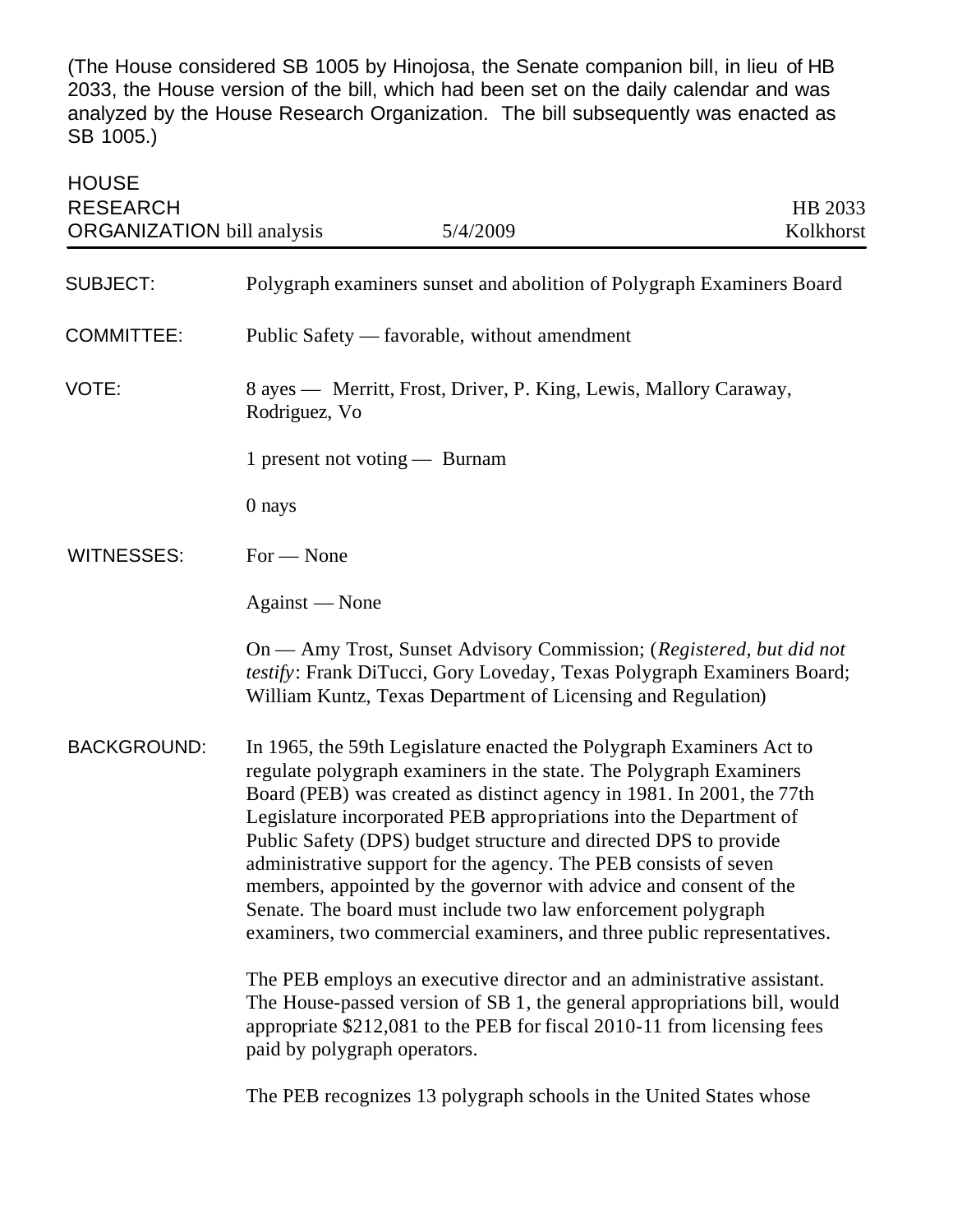|         | curriculum meets its standards. Two are located in Texas — the DPS Law<br>Enforcement Polygraph School in Austin and a privately owned school in<br>Corpus Christi. In 2007, the board issued 16 new licenses and renewed                                                                                                                                                                                                                                                                                                                                                                                                                         |
|---------|---------------------------------------------------------------------------------------------------------------------------------------------------------------------------------------------------------------------------------------------------------------------------------------------------------------------------------------------------------------------------------------------------------------------------------------------------------------------------------------------------------------------------------------------------------------------------------------------------------------------------------------------------|
|         | 227 licenses for polygraph examiners. PEB administers four polygraph<br>licensing examinations per year in conjunction with its board meetings.                                                                                                                                                                                                                                                                                                                                                                                                                                                                                                   |
|         | Originally, the PEB was scheduled for review by the Sunset Advisory<br>Board in 2003. In 2001, the 77th Legislature enacted SB 309 by Harris,<br>which delayed the PEB's sunset review until 2009.                                                                                                                                                                                                                                                                                                                                                                                                                                                |
| DIGEST: | HB 2033 would abolish the PEB as of September 1, 2009, and would<br>transfer its staff from the DPS to the Texas Department of Licensing and<br>Regulation (TDLR).                                                                                                                                                                                                                                                                                                                                                                                                                                                                                |
|         | The bill would create a polygraph advisory committee as part of the<br>Commission on Licensing and Regulation to provide input on educational<br>curricula, licensing examination content, and other technical issues related<br>to the polygraph industry.                                                                                                                                                                                                                                                                                                                                                                                       |
|         | The Commission on Licensing and Regulation's presiding officer would<br>appoint five members to the advisory committee for six-year staggered<br>terms and would designate one as the presiding officer of the committee.<br>The committee would include two law enforcement polygraph examiners,<br>two commercial examiners, and one public member.                                                                                                                                                                                                                                                                                             |
|         | The advisory committee also would be required to make recommendations<br>on the types of criminal offenses that would require disciplinary action or<br>denial of a license. The bill would amend Occupations Code, sec.<br>1703.351 (13) to provide that a license could be denied or other<br>disciplinary action taken if an applicant or license holder was convicted of<br>an offense that directly related to the duties and responsibilities of a<br>polygraph examiner. The bill would establish the substantial evidence rule<br>as the standard of review in any judicial appeal of a disciplinary action or<br>license denial by TDRL. |
|         | HB 2033 would repeal several sections of Occupations Code ch. 1703,<br>including the requirement of a separate sunset review of the new<br>polygraph examiners department, restrictions on membership on the PEB,<br>grounds for removal, rules for administering the separate board, including<br>the fee structure, notification of examination results, and license renewal                                                                                                                                                                                                                                                                    |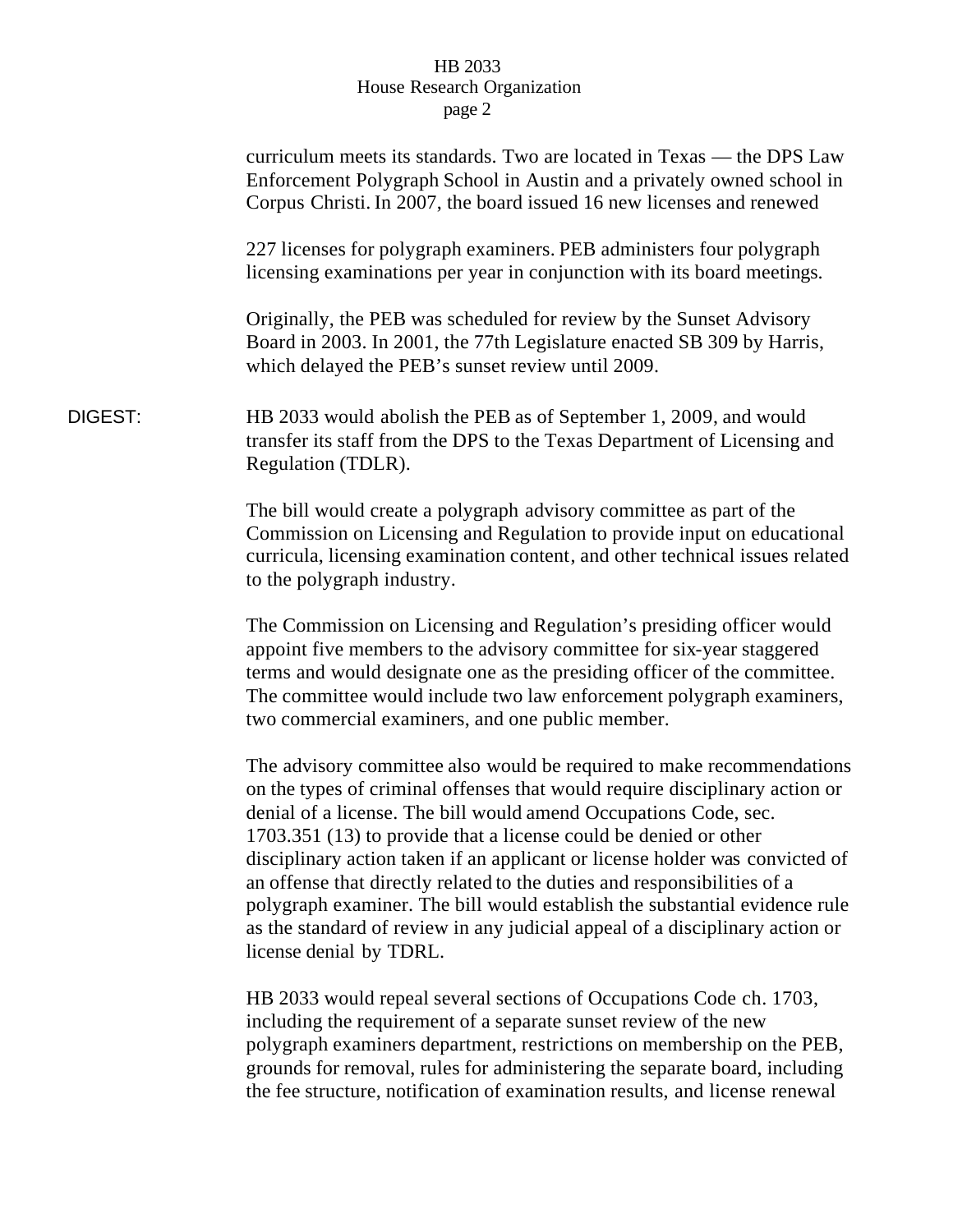procedures, and the PEB administrative hearings process.

HB 2033 would make various conforming changes to make reference to the Polygraph Examiners Department rather than to PEB and would amend the Government Code to delete references to the PEB.

The bill would require that the Commission on Licensing and Regulation's presiding officer appoint the members of the Polygraph Advisory Committee as soon as possible after the bill took effect on September 1, 2009. For the initial appointments, two advisory board members would have terms that would expire February 1, 2011; two would have terms that would expire February 1, 2013; and one would serve until February 1, 2015.

The PEB would continue to exist until January 1, 2010, so that it could transfer its personnel, property, and budget from DPS to TDLR. All PEB rules would remain in effect until superseded by TDLR rules. The DPS and TDLR would be required to reach a memorandum of understanding on the transfer of the PEB and to provide a timetable and deadlines on the transition.

#### **SUPPORTERS** SAY:

HB 2033 would improve regulation of the polygraph examiners industry and protection of the public by incorporating the PEB into TDLR. An advisory committee to provide guidance on rulemaking and technical issues would ensure that both the licensees and the public had a voice in the process. With only two employees, the current PEB has difficulty keeping up with even a small number of licensees. The PEB would benefit from TDLR's expertise and experience.

Moving the PEB away from DPS would help eliminate potential conflicts of interest and sources of complaints. Over 70 percent of those licensed by the PEB work for law enforcement agencies, and an overwhelming majority of those become qualified through the DPS Law Enforcement Polygraph School. In 2007, the PEB refused DPS' request for information about the licensing examination for the last five years after a change in administration of the test led to 11 of 13 applicants being failed. At one point, the PEB submitted a bill to DPS to produce the documents, essentially charging its administering agency for the records. An April 2008 Attorney General's Open Records Opinion held that the PEB had to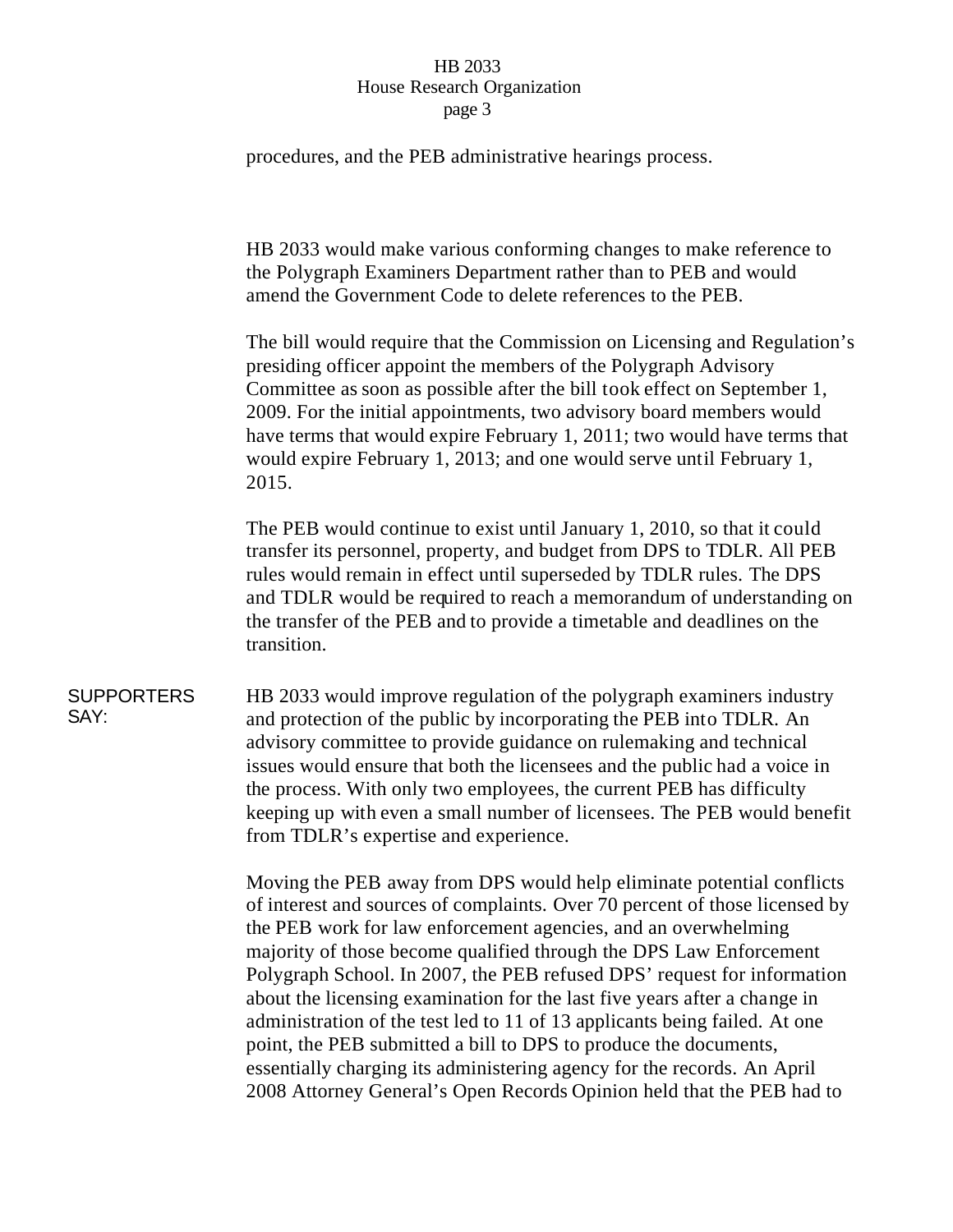release the requested material, except for personal information on the applicants. HB 2033 could avoid a repeat of this type of awkward situation.

HB 2033 could lead to a reduction in fees charged to polygraph examiners by taking advantage of the economies of scale provided by the TDRL. Currently, applicants pay \$500 for initial licensing and \$450 for renewals. These fees are among the highest for any regulated profession in Texas, including physicians, podiatrists, dentists, and attorneys. The small number of licensees does not generate sufficient revenue, even with the high fees, to allow the PEB to operate efficiently. An umbrella organization would merge the licensing and enforcement functions with other occupations and provide better service to licensees and the public.

Reducing the authority of the polygraph examiners board would remedy complaints that policies and rules are promulgated to benefit certain segments of the industry. The TDLR's governing commission consists of seven public members appointed by the governor with the advice and consent of the Senate. The commission receives technical assistance from 15 advisory committees from the various regulated occupations. There is a well-established process for drafting and developing regulations and providing for full public review and comment. Regulation of polygraph examiners could be incorporated easily into this structure.

| <b>OPPONENTS</b><br>SAY:                 | The PEB performs essentially a law enforcement function and should<br>remain with the DPS. Any perceived conflicts of interest should be<br>resolved between the board and DPS.                                                                                                                                                                                                                                                                |
|------------------------------------------|------------------------------------------------------------------------------------------------------------------------------------------------------------------------------------------------------------------------------------------------------------------------------------------------------------------------------------------------------------------------------------------------------------------------------------------------|
| <b>OTHER</b><br><b>OPPONENTS</b><br>SAY: | Converting the PEB into an advisory committee would dilute the influence<br>of those with the expertise and experience needed to regulate this<br>occupation. The board still should be appointed by the governor.<br>Polygraph examination is as much an art as it is a science, and its<br>practitioners should not be put into an agency that oversees tow truck<br>drivers, barbers, mixed martial arts combatants, and boiler inspectors. |
| NOTES:                                   | The fiscal note estimates that HB 2033 would save \$45,000 in fiscal 2010<br>and in subsequent fiscal years by eliminating one full-time equivalent<br>position.                                                                                                                                                                                                                                                                               |
|                                          | The companion bill, SB 1005 by Hinojosa, passed the Senate by 31-0 on<br>April 2 on the Local and Uncontested Calendar and has been referred to                                                                                                                                                                                                                                                                                                |